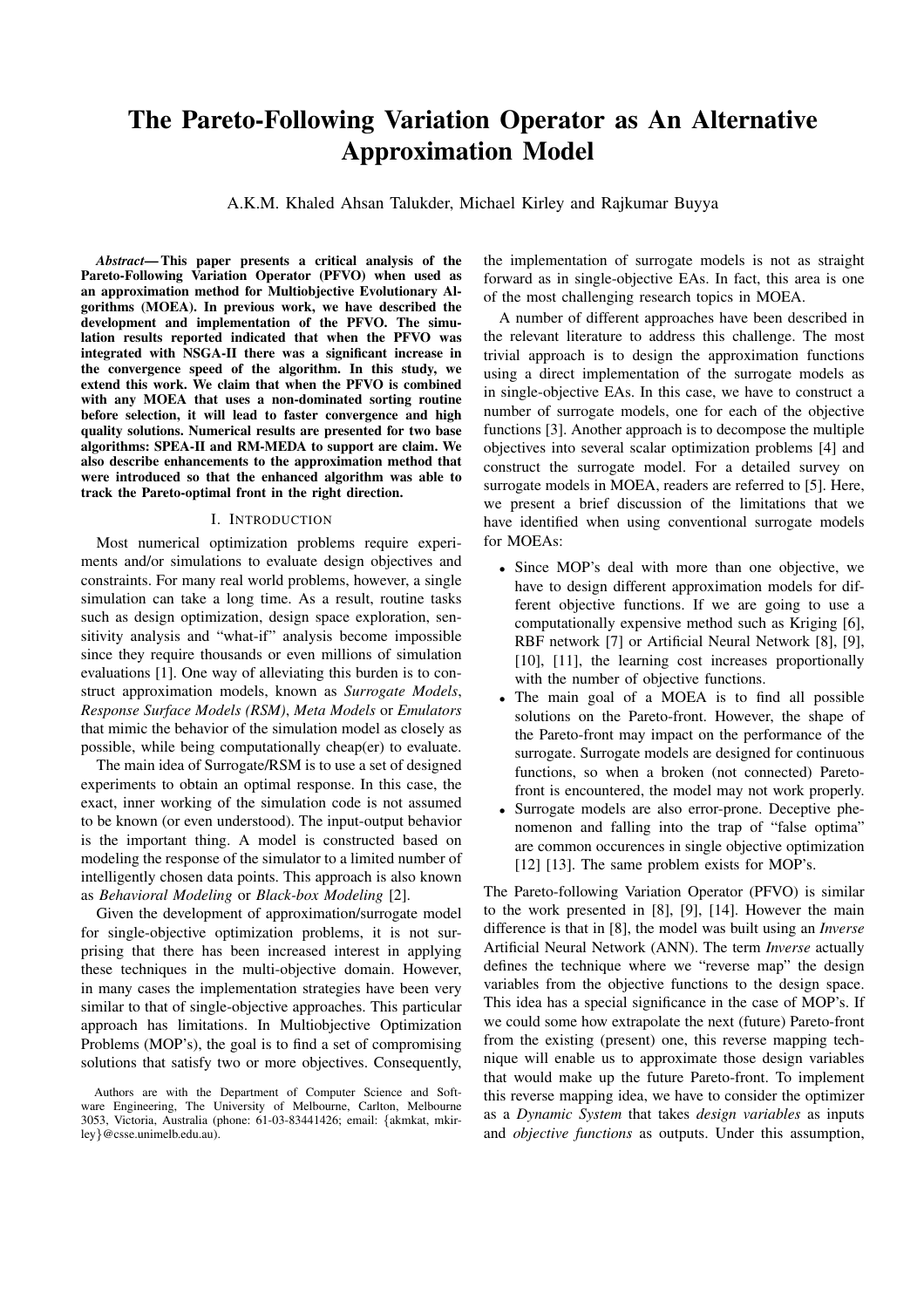

Fig. 1. The reverse mapping procedure

the ANN mimics this *Dynamic System* or *Optimizer*. Figure 1 illustrates the reverse mapping procedure at an abstract level.

Although, ANN based models have been successful in some circumstance, we have identified significant implementation limitations:

- It is very difficult to design an accurate ANN structure (both in terms of accurate weights and neuron connections) that will exactly mimic the behavior of the original expensive fitness function/evolutionary optimizer (in the case of "inverse mapping").
- ANN have a corresponding huge computational cost, attributed to learning costs. A good ANN may help us to design an efficient approximator, however, the computational cost degrades most of the benefits.
- In the case of the "reverse mapping" procedure, if the total number of objective is smaller than the number of design variables (which is always the case), it is very difficult to design an efficient ANN model – under these circumstance, the number of input neurons is smaller than the number of output neurons.

ANN based models are widely used [15], primarily due to their high accuracy levels. However, for MOP's, high levels of accuracy is not as critical. The approximation of the next Pareto-front from the existing one needs to be just "good enough" to bypass the extra computation for the evolutionary optimizer, rather than being accurate. Therefore, in our PFVO model, we carry out a similar modelling procedure using Least Square Approximation (QR-Factorization) in place of the ANN. Moreover, our model does not replace the original objective functions with an approximation model. Instead, we will approximate the search trajectory of the hosting optimizer<sup>1</sup> and skip the function evaluations for nonpromising individuals so that the hosting optimizer can reach to the true Pareto-front within small amount of computational

<sup>1</sup>Here "hosting optimizer" refers to any kind of MOEA that uses nondomination based sorting on the population before selection process. It is considered as the "base MOEA" for our experiment.



Fig. 2. Representation of the decision variable space and the corresponding objective space

cost.

The remainder of the paper is organized as follows: In section II, we present an overview of MOPs. In section III we discuss the detailed design and implementation of our model. We then describe the integration mechanism with two popular baseline MOEA's – the "Strength Pareto Evolutionary Algorithm - II (SPEA-II)" [16], and the recently proposed "Regularity Model Based Estimation of Distribution Algorithm (RM-MEDA)" [17]. In the next section, we describe the detailed numerical simulations and present the results and analysis. In the final section, we will conclude the paper and suggests directions for future research.

# II. MULTIOBJECTIVE OPTIMIZATION PROBLEM(MOP)

The general *Multi-objective Optimization Problem* can be defined as follows - Find the vector,  $\vec{x}^* = [x_1^*, x_2^* \dots x_n^*]^T$ which satisfies  $m$  inequality constraints:

$$
g_i(\vec{x}) \ge 0 \qquad i = 1, 2 \dots m \tag{1}
$$

$$
h_i(\vec{x}) = 0 \qquad i = 1, 2 \dots p \tag{2}
$$

and optimizes the vector function

$$
\vec{f}(\vec{x}) = [f_1(\vec{x}), f_2(\vec{x}) \dots f_k(\vec{x})]^T
$$
 (3)

In other words, the aim is to determine from among the set of all values which satisfy (1) and (2) the particular set  $x^*$ <sub>1</sub>,  $x^*$ <sub>2</sub>...  $x^*$ <sub>n</sub> which yields the optimum values of all the objective functions. In MOP's there is no single solution rather we have to find all compromising (*Pareto-optimal*) solutions. A solution  $\vec{x}^* \in \Omega$  is *Pareto-optimal* if for every  $\vec{x} \in \Omega$  and  $I = \{1, 2 \dots k\}$  either,

$$
\forall_{i \in I} (f_i(\vec{x}) = f_i(\vec{x}^*)) \tag{4}
$$

or, there is at least one  $i \in I$  such that

$$
f_i(\vec{x}) > f_i(\vec{x}^*)
$$
 (5)

The constraints given by (1) and (2) define the *feasible region*  $\Omega$  and any point  $\vec{x}$  in  $\Omega$  defines a *feasible solution*. The vector function  $\vec{f}(\vec{x})$  is a function which maps the set  $\Omega$  into the set Λ which represents all possible values of the objective functions. Please refer to Figure 2 for the concept of objective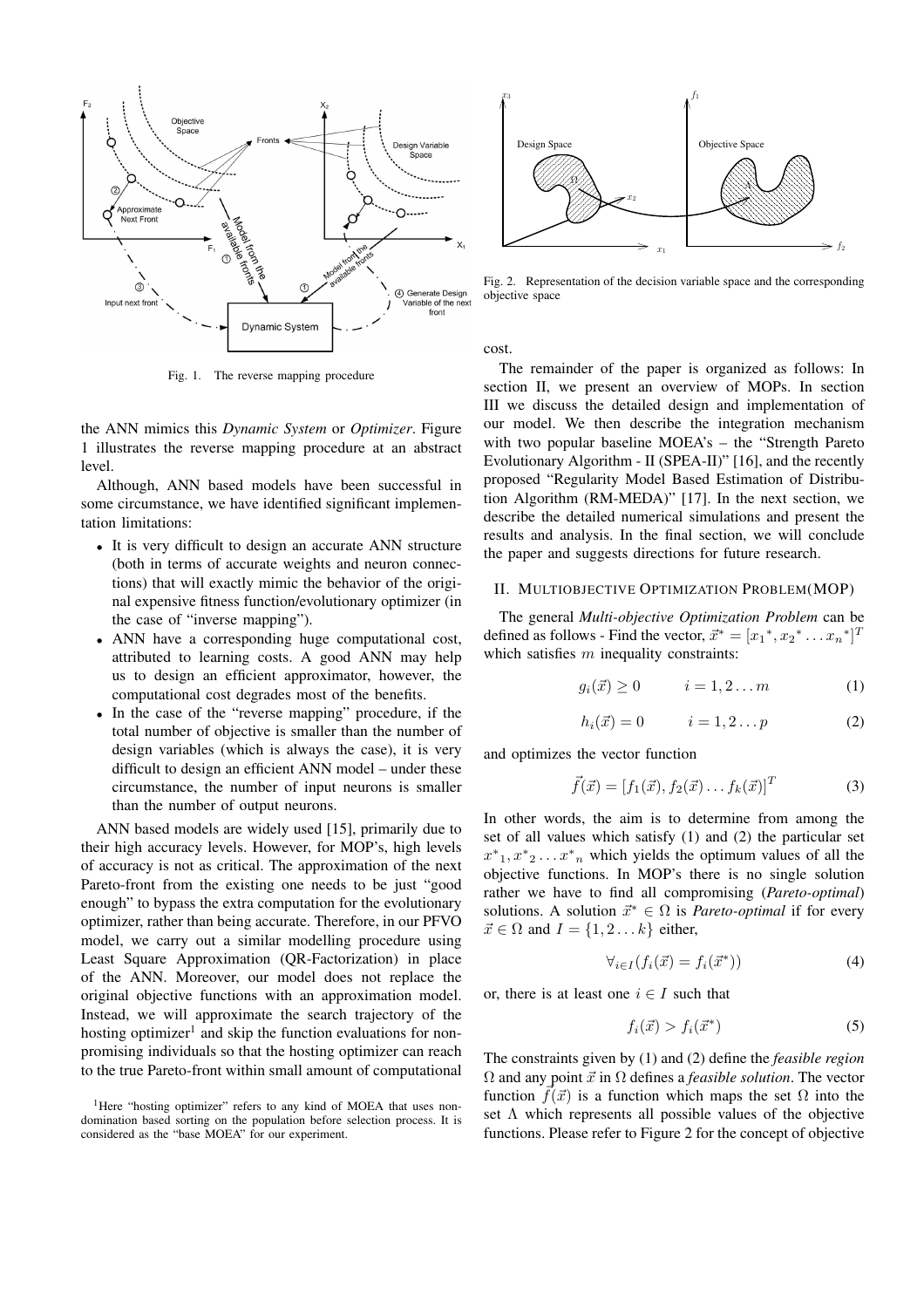space and design variable space. For a given MOP  $\vec{f}(x)$ , the *Pareto-optimal Set* ( $P S<sup>∗</sup>$ ) is defined as

$$
\mathcal{PS}^* := \{ x \in \Omega | \neg \exists x' \in \Omega : \vec{f}(x') \preceq \vec{f}(x) \} \tag{6}
$$

Our goal is to find the set of all *Pareto-optimal* solutions and the corresponding objective values of this set is defined as *Pareto-front*. The *Pareto-front* ( $PF<sup>∗</sup>$ ) can be mathematically defined as,

$$
\mathcal{PF}^* := \{ \vec{u} = \vec{f} = (f_1(x) \dots f_k(x)) | x \in \mathcal{PS}^* \} \tag{7}
$$

For more details on basic MOP, readers are referred to [18], [19], [20].

# III. THE PARETO FOLLOWING VARIATION OPERATOR(PFVO)

The PFVO is an alternate surrogate model. A key design feature is the fact that it does not approximate the original objective function, rather it approximates the behavior (input/output or design-variable/objective-value relation) of the underlying hosting optimizer. In the next subsection we start the model description (formulation) by introducing useful notations. This is followed by a detailed description and complexity analysis.

#### *A. Notations*

In any typical non-dominated sorting MOEA, a number of individuals are generated randomly, evaluated and then sorted according to non-domination criteria. Figure 3 provides a schematic view of the the individuals in objective space and design variable space after sorting.

Here, we consider  $M$  individuals with  $n$  design variables and k objectives. Suppose,  $x_i^p(\phi)$  and  $f_j^p(\phi)$  denote the design variable i and the objective value  $j$  of an individual p in front  $\mathcal{F}_{\phi}$ . If we sort the individuals in every front with respect to one objective, we can also assume that a specific individual  $p$  of each front is the same individual moving towards front  $\mathcal{F}_{\phi}$  from front  $\mathcal{F}_{\phi-2}$  (Refer to Figure 3). Here, decreasing values of  $\phi$  represent a worse front<sup>2</sup>. Now if we could somehow extrapolate the trajectory of  $p$ , we can infer that this individual will eventually reach the next front  $\mathcal{F}_{\phi+1}$ (Refer to Figure 3). Moreover, if the distance between two consecutive fronts is small, then we can also assume that this trajectory is piece-wise linear.

Considering only one individual  $p$ , we can also say that this search algorithm takes  $x_i^p(\phi - 1)$  as input and generates  $x_i^p(\phi)$  as output. Instead of considering the search algorithm as a "procedure" *per se*, let us consider it as a "Dynamic System" [21], [22] (with transfer function  $H$ ), which takes the series

$$
\{x_i^p(\phi), x_i^p(\phi - 1), x_i^p(\phi - 2) \ldots\}
$$
 (8)

as input and generates

$$
\{f_j^p(\phi), f_j^p(\phi - 1), f_j^p(\phi - 2) \ldots\}
$$
\n(9)

<sup>2</sup>Here, the fronts  $\mathcal{F}_{\phi}, \mathcal{F}_{\phi-1}, \ldots, \mathcal{F}_1$  are generated in a single generation,  $\mathcal{F}_{\phi}$  and  $\mathcal{F}_{\phi-i}$  are not from two consecutive generations.



Fig. 3. After non-dominated sorting, individuals in each front are sorted with respect to one objective. For modeling purposes, (•) is considered as the same individual moving from front  $\mathcal{F}_{\phi-2}$  to front  $\mathcal{F}_{\phi}$ 

as output. Again, if we consider an inverse system (with transfer function  $H^{-1}$ ), then it will generate

$$
\{x_i^p(\phi), x_i^p(\phi - 1), x_i^p(\phi - 2) \ldots\}
$$
 (10)

as output when

$$
\{f_j^p(\phi), f_j^p(\phi - 1), f_j^p(\phi - 2) \ldots\}
$$
 (11)

is input. Therefore, if we could somehow approximate the system's parameters, then we can easily approximate the design variable of the next front  $x_i^p(\phi+1)$  (when  $f_j^p(\phi+1)$ ) is given as input).

Our next task is to generate the so-called "Mirage Solutions<sup>3</sup>  $f_j^p(\phi + 1)$ . Approximation of  $f_j^p(\phi + 1)$  is quite straight-forward since in any type of MOP, we have to maximize (or minimize) multiple objectives. In the case of a minimization problem, the objective value in the next front  $\mathcal{F}_{\phi+1}$  will be smaller than that of the current front  $\mathcal{F}_{\phi}$  by some amount  $\Delta f$ . So for a minimization problem,

$$
f_j^p(\phi + 1) = f_j^p(\phi) - \Delta f \tag{12}
$$

The preceding discussions dictate that PFVO depends on the following formulations:

- approximating the parameters of the dynamic system
- approximating  $f_j^p(\phi + 1)$  from  $f_j^p(\phi)$  by choosing a suitable  $\Delta f$  value
- from  $f_j^p(\phi+1)$ , approximate the design variable  $x_i^p(\phi+1)$ 1) of the next front  $\mathcal{F}_{\phi+1}$

#### *B. Model Formulation*

Before describing the model formulation in detail, first we construct a simple linear system for the design variable  $i$  and objective j:

$$
x_i(\phi) + a_0 x_i(\phi - 1) = b_0 f_j(\phi) + b_1 f_j(\phi - 1) + \epsilon(\phi)
$$
 (13)

Here,  $f_i$  are input and  $x_i$  are considered as output. Therefore,

$$
x_i(\phi) = \begin{bmatrix} -x_i(\phi - 1) & f_j(\phi) & f_j(\phi - 1) \end{bmatrix} \begin{bmatrix} a_0 \\ b_0 \\ b_1 \end{bmatrix} + \epsilon(\phi)
$$
\n(14)

<sup>3</sup>"Mirage Solutions" or "Projected Solutions" means the objective values of the next (future) front that are approximated from current design variables, for more details please see [9] and [8]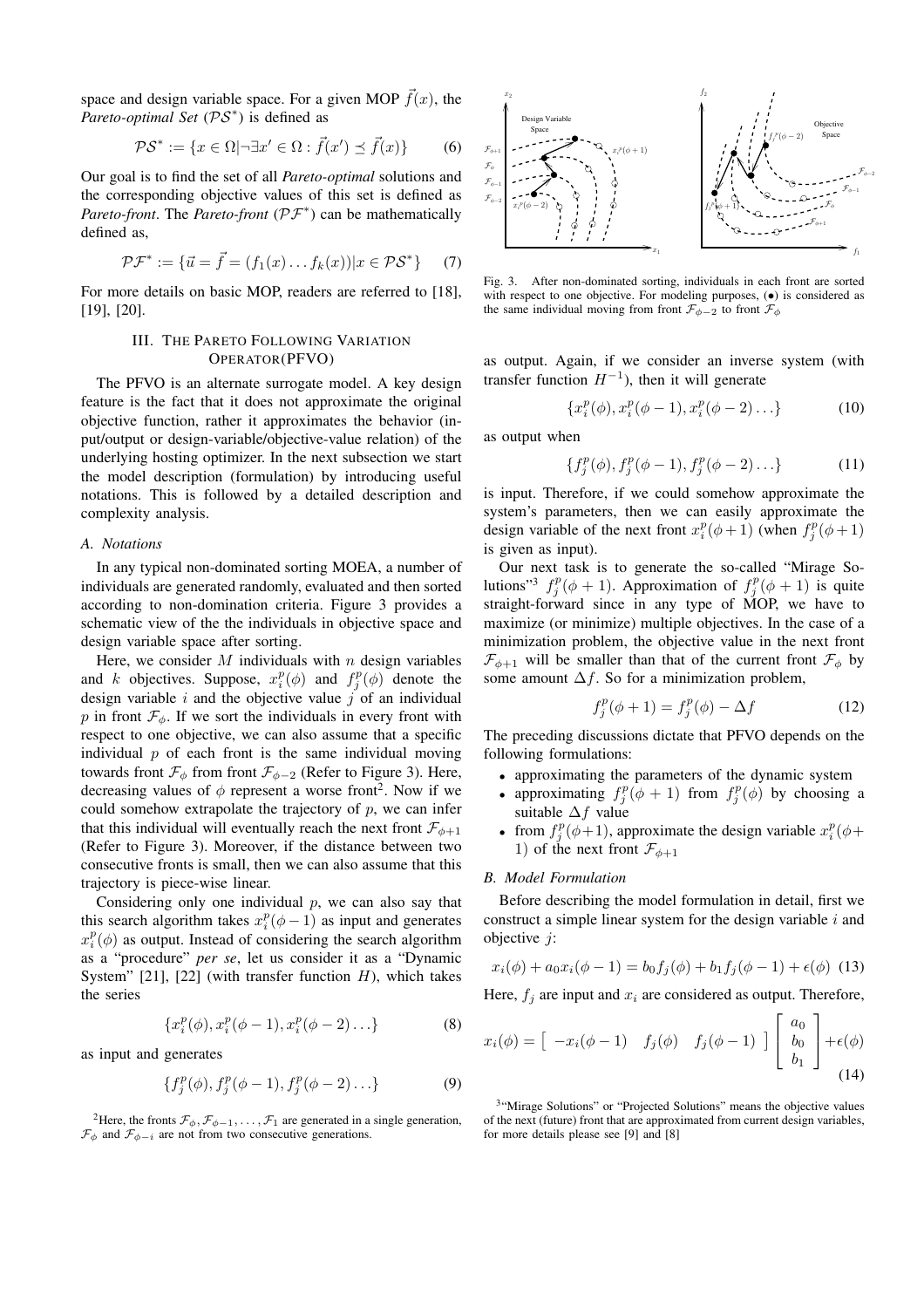

Fig. 4. Calculation of  $\Delta f$  from existing fronts

Now, we can adopt a matrix formation:

$$
\begin{bmatrix}\n x_i(\phi) \\
x_i(\phi-1) \\
x_i(\phi-2) \\
\vdots \\
x_i(2)\n\end{bmatrix} = \begin{bmatrix}\n x_i(\phi-1) & f_j(\phi) & f_j(\phi-1) \\
x_i(\phi-2) & f_j(\phi-1) & f_j(\phi-2) \\
x_i(\phi-3) & f_j(\phi-2) & f_j(\phi-3) \\
\vdots & \vdots & \vdots \\
x_i(1) & f_j(2) & f_j(1)\n\end{bmatrix} \cdot \begin{bmatrix}\na_0 \\
b_0 \\
b_1 \\
\vdots \\
b_i\n\end{bmatrix}
$$
\n
$$
\mathbf{y}
$$
\n
$$
+ \begin{bmatrix}\n \epsilon(\phi) \\
\epsilon(\phi-1) \\
\epsilon(\phi-2) \\
\vdots \\
\epsilon(2)\n\end{bmatrix}
$$
\n(15)

Or we can rewrite

$$
y = \Phi \cdot \beta_{ij} + \epsilon \tag{16}
$$

Here, matrix  $\beta_{ij}$  denotes parameter of the dynamic system for the design variable i and objective j.  $\beta_{ij}$  can be approximated using Least Squares. Let us denote *β***ˆ***ij* as approximated *βij* :

$$
\hat{\beta}_{ij} = \underbrace{(\mathbf{\Phi}^T \mathbf{\Phi})^{-1} \mathbf{\Phi}^T}_{\text{pseudo-inverse}} \mathbf{y}
$$
\n(17)

So,

$$
x_i(\phi) = \left[ -x_i(\phi - 1) \quad f_j(\phi) \quad f_j(\phi - 1) \right] \cdot \hat{\beta}_{ij} \quad (18)
$$

Now we have  $\hat{\beta}_{ij}$ . From equation 12 and 18, now we can easily approximate the  $i^{th}$  design variable of the next front  $\mathcal{F}_{\phi+1}$  -

$$
x_i(\phi + 1) = \begin{bmatrix} -x_i(\phi) & f_j(\phi + 1) & f_j(\phi) \end{bmatrix} \cdot \hat{\beta}_{ij}(19)
$$
  
=  $\begin{bmatrix} -x_i(\phi) & f_j(\phi) - \Delta f & f_j(\phi) \end{bmatrix} \cdot \hat{\beta}_{ij}(30)$ 

For more details on relevant concepts and formulation of PFVO, readers are referred to [23], [24] and [25].

## *C. Calculation of* Δf

The critical portion of the algorithm is to calculate the approximate objective values of the next front. In the initial implementation of PFVO we have assigned the value of  $\Delta f$  from empirical trials. In most cases, the value of  $\Delta f$ was calculated based on the difference in nadir and utopia objective values [19]. However, the performance was not identical for all problems/host algorithms. So, in the later implementation, we have adopted an adaptive calculation of  $\Delta f$  based on the average  $\Delta f$  of the previous points. Since, PFVO does not necessarily need the exact predicted values of the next front, we have found that a "rough guess" is feasible when approximating the design variables for the next front<sup>4</sup>. Moreover, it is also necessary to limit the computational complexity of the whole procedure. The calculation is conducted as follows for two objectives problem (see Figure 4) -

For first objective 
$$
f_1
$$
,  $\Delta f_1 = r_\phi \cos \theta_\phi$  (21)

For second objective 
$$
f_2
$$
,  $\Delta f_2 = r_{\phi} \sin \theta_{\phi}$  (22)

where, 
$$
r_{\phi} = \sum_{i=\phi-1}^{1} \frac{r_i}{N}
$$
 and  $\theta_{\phi} = \sum_{i=\phi-1}^{1} \frac{\theta_i}{N}$  (23)

### *D. Algorithm*

The algorithm for PFVO is listed in Algorithm 1. Readers can review the schematics illustrated in Figure 1 and 5 to clarify understanding of the functionality.

A basic flowchart for the mathematical operations are illustrated in Figure 5. This figure represents the schematic of PFVO for a scenario where the problem has three design variables and two objectives. After non-dominated sorting, three fronts are created. The approximated population has  $km_\phi$  individuals.

#### *E. Complexity Analysis*

We now provide a description of the complexity of our algorithm. To find the pseudo inverse in equation 13, we have used QR factorization with the aid of the Householder transformation [26]. The complexity of the algorithm largely depends on the size of the matrix **Φ** in equation 16. Here we denote this time (or front) steps as  $t$  and the initial "guess" of the dynamic model starts with 2 time (or front) steps in equation 14. We are doing QR factorization on matrix **Φ** whose dimension is  $(|\phi| - 1) \times t$ . Here  $|\phi|$  is the size of the best front  $\phi$ . This operation requires  $2(|\phi| - 1)t^2$  –  $2/3t<sup>3</sup>$  computations. So it has a computational complexity of  $\mathcal{O}(2(|\phi| - 1)t^2 - 2/3t^3).$ 

After the QR factorization, the upper triangular matrix **R** has a dimension of  $t \times t$  and the orthogonal matrix **Q** has a dimension of  $(|\phi| - 1) \times t$ . After doing this, we are solving the systems parameter  $\beta_{ij}$  in equation 17. This requires one inversion on the upper triangular matrix **R**, one multiplication on  $Q^T y$  and another multiplication on

<sup>&</sup>lt;sup>4</sup>Please note that PFVO is not for exact prediction, it will just generate a "best guess" objectives value for the next front so that the host optimizer can explore the search space in right way.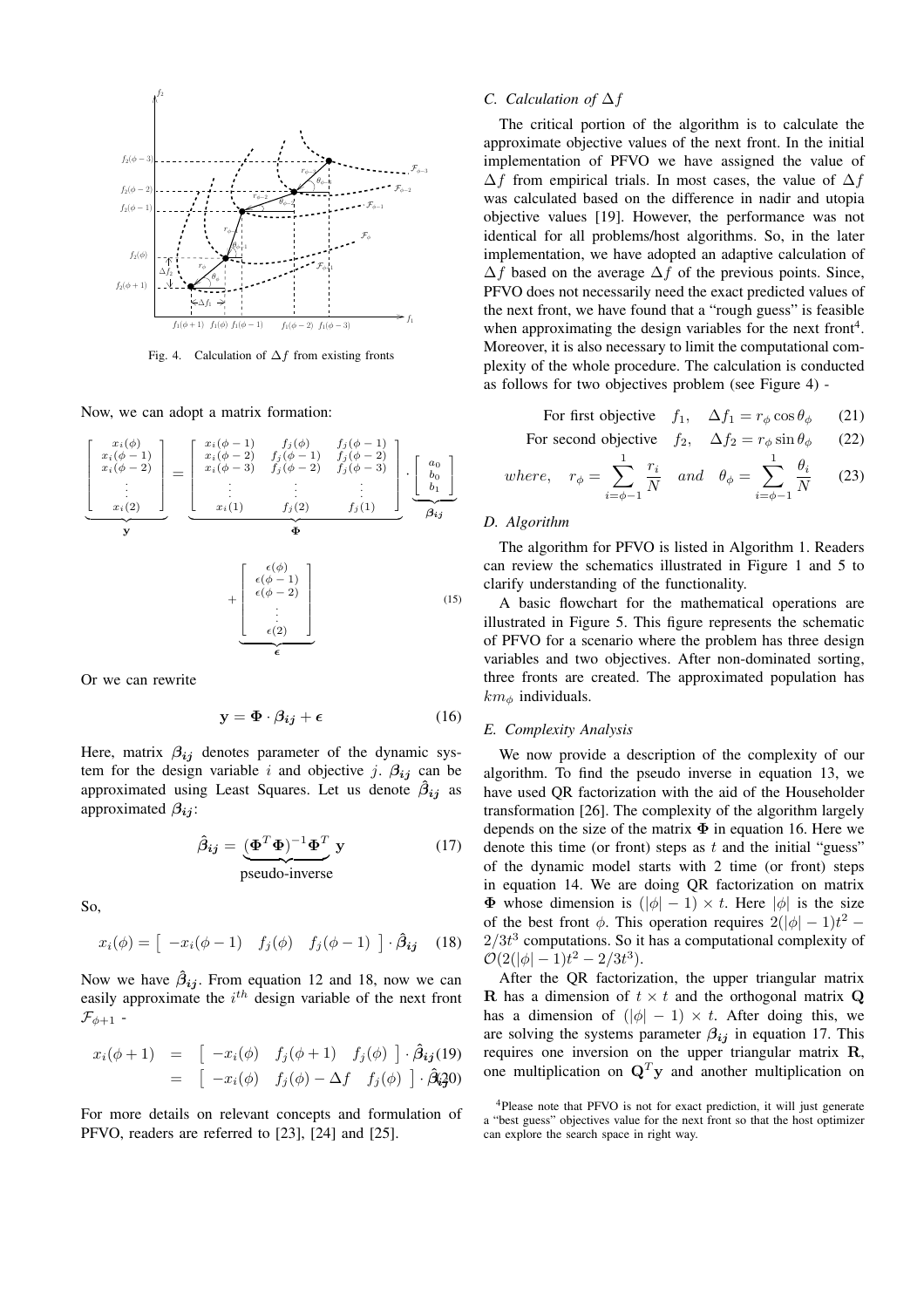

Fig. 5. Mathematical steps in the Pareto-following Variation Operator. Here the operation is illustrated for objective function  $f_1$  and design variable  $x_1$ 

**Algorithm 1** Pareto Following Variation Operator( $P_t$ , $\Delta f$ ) **Require:** Parent population  $P_t$  is sorted with respect to non domination.

$$
P_t := \{ \mathcal{F}_{\phi}, \mathcal{F}_{\phi-1}, \dots, \mathcal{F}_1 \}
$$

and individuals in  $\mathcal{F}_{\phi}, \mathcal{F}_{\phi-1}, \ldots, \mathcal{F}_1$  are sorted again with respect to one objective. Each front  $\mathcal{F}_i$  has size  $m_i$  and  $\mathcal{F}_{\phi}$  is the best front.  $\Delta f$ is the objective distance from current best front to next approximating front.

**Ensure:** Creates  $km_\phi$  number of approximated individuals of the front  $\mathcal{F}_{\phi+1}$ 

1: **for all** objectives j such that  $1 \leq j \leq k$  **do**<br>2: **for all** individuals p such that  $1 \leq p \leq n$ 

- 2: **for all** individuals p such that  $1 \leq p \leq m_{\phi}$  **do**<br>3: **for all** design variables i such that  $1 \leq i \leq$
- **for all** design variables i such that  $1 \leq i \leq n$  **do**
- 4: Construct matrix **y** from the individual p from every front  $\mathcal{F}_{\phi}, \mathcal{F}_{\phi-1}, \ldots, \mathcal{F}_{\phi}$
- 5: Construct matrix **Φ** from the individual p from every front  $\mathcal{F}_{\phi}, \mathcal{F}_{\phi-1}, \ldots, \mathcal{F}_{1}$

6: Calculate  $\hat{\beta}_{ij} := (\mathbf{\Phi}^T \mathbf{\Phi})^{-1} \mathbf{\Phi}^T \mathbf{y}$ 

7: Approximate 
$$
f_j^p(\phi + 1) := f_j^p(\phi) - \Delta f
$$

- 8:  $x_i(\phi+1) := \begin{bmatrix} -x_i(\phi) & f_j(\phi) \Delta f & f_j(\phi) \end{bmatrix} \cdot \hat{\boldsymbol{\beta}}_{ij}$ 9:  $x_i(\phi + 1)$  is the design variable i of the new approximated
- individual  $I^z$ , where  $z = p + (j 1)m_\phi$ .
- 10: So,  $x_i^{p+(j-1)m_\phi}(\phi+1) := x_i(\phi+1)$
- 11: **end for**
- end for
- 13: **end for**
- 14: Returns new approximated population  $\mathcal{F}_{\phi+1}$  with population size  $km<sub>φ</sub>$

 $\mathbf{R}^{-1}\mathbf{Q}^T\mathbf{y}$ . So equation 17 and 20 have an overall complexity of:

$$
\mathcal{O}(2(|\phi|-1)t^2 - 2/3t^3) + \mathcal{O}((|\phi|-1)t)
$$
  
+
$$
\mathcal{O}(t^3) + \mathcal{O}((|\phi|-1)^2t) + \mathcal{O}(t^2)
$$
  

$$
\approx \mathcal{O}(2|\phi|^2t^2)
$$
  
Here,  $|\phi| \gg t$ 

From line 1 to 12 in Algorithm 1,  $\beta_{ij}$  is evaluated for  $nk|\phi|$ times. So the overall complexity of the variation operator will be  $\mathcal{O}(2nk|\phi|^3 t^2)$ . Where *n* is the number of design variables,  $k$  is the number of objectives.

If we consider the complexity with  $N$  individuals in the worst case, there will be only two fronts, where the best front has  $N - 1$  individuals and worst one has only 1. In that case,  $|\phi| = N - 1$ . So the overall worst case complexity will be  $\mathcal{O}(2nk(N-1)^3t^2) \approx \mathcal{O}(nkN^3t^2)$ . Moreover, in our experiment  $t = 3$ , and obviously in the worst case  $|\phi| \gg t$ , so the variation operator has the complexity of  $\mathcal{O}(nkN^3)$ , which largely depends on the population size. Actually, this added complexity will not reduce the overall running time of the host optimizer, since this operator can save extra objective evaluation of the hosting optimizer by approximate mapping of the future Pareto-front to future design variables. In this experiment we have used the Linear Algebra package *Meschach 1.2b*, [27] for matrix operations.

## IV. INTEGRATION MECHANISM

## *A. Integration with SPEA-II*

In this case, we have applied PFVO on the external archive before the original variation in SPEA-II occurs (see line 15 of Algorithm 2). The overall procedure of this integration scheme is illustrated in Algorithm 2. For the original pseudo code of SPEA-II, please refer to [16]. We have used the original SPEA-II code available at http://www.tik. ee.ethz.ch/sop/pisa/.

#### *B. Integration with RM-MEDA*

RM-MEDA [17] provides a special interest to our experiment since it does not fall into the general MOEA categories. This algorithm is an instance of so called *Estimation of Distributed Algorithm (EDA)* [28]. EDAs are those type of techniques where normal genetic operators, such as mutation/crossover are not applied, rather probabilistic modeling based techniques are adopted. We have used the original RM-MEDA source code available at http://privatewww. essex.ac.uk/˜azhou/publication.htm. The integration mechanism is described in Algorithm 3.

#### V. SIMULATION

To test the performance, we have executed each pair of algorithms (PFVO enhanced hosting optimizer and the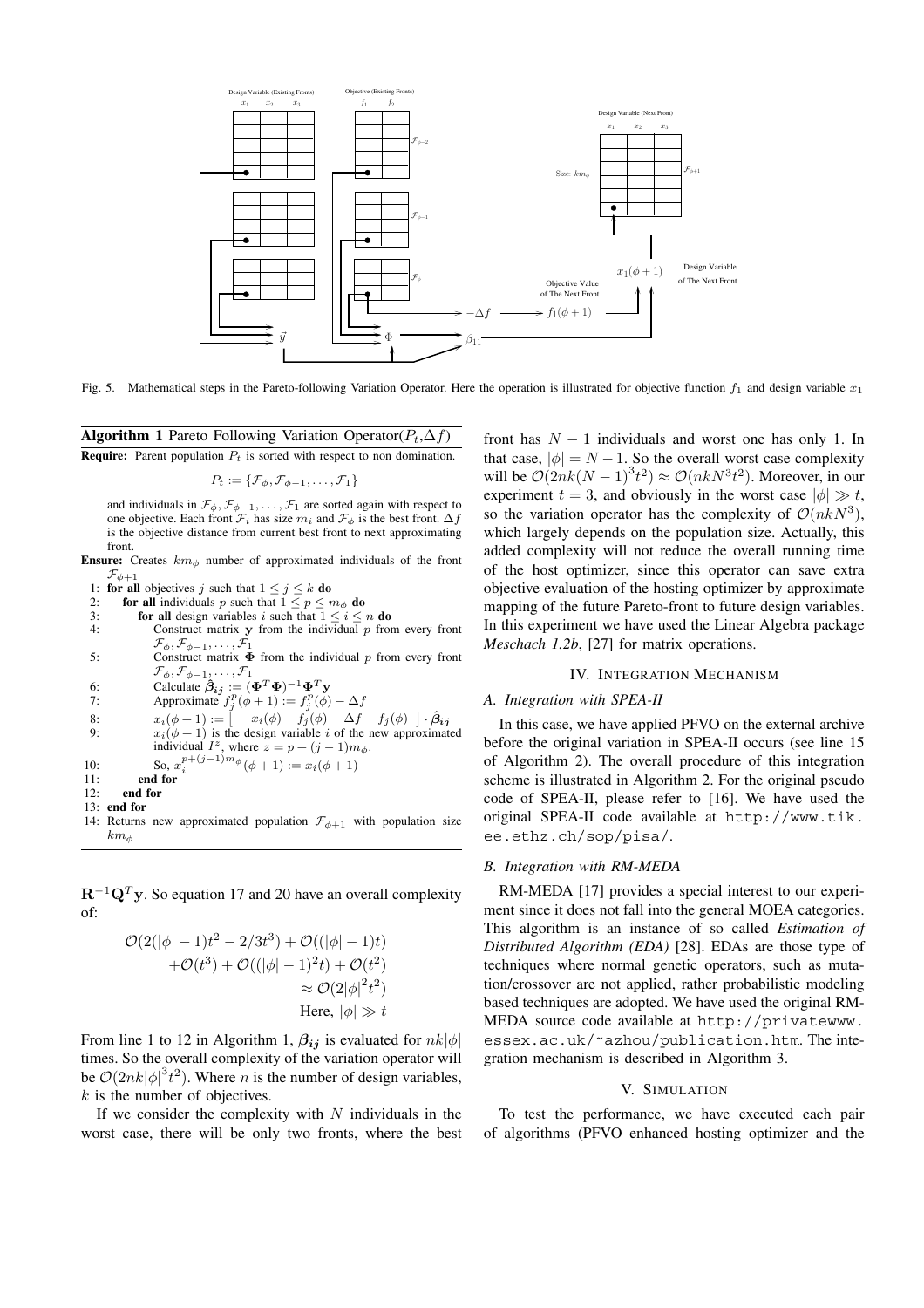# **Algorithm 2** SPEA-II with Pareto Following Variation Operator

- **Require:** Randomly generated parent population  $P_t$  at generation  $t$  with population size  $\tilde{N}$  and an archive of external population  $\overline{P}_t$  with size N
- **Ensure:** After  $t_{max}$  number of iteration, population  $\overline{P}_{t_{max}}$  will represent solution of the problem.
- 1: Start with initial population,  $P_0 := \emptyset$  and an empty archive (external set)  $\overline{P}_0 := \emptyset$
- 2: set  $t=0$
- 3: **while**  $t \leq t_{max}$  **do**<br>4: Calculate fitness
- 4: Calculate fitness values of  $P_t$  and  $\overline{P}_t$ <br>5:  $\mathcal{F}$  :=Apply Non-dominated Sort on *F*
- $\mathcal{F}$  :=Apply Non-dominated Sort on  $P_t$ , create  $\phi$  number of fronts. i.e.  $\mathcal{F} := \{ \mathcal{F}_{\phi}, \mathcal{F}_{\phi-1} \dots \mathcal{F}_1 \}$
- 6:  $\overline{\mathcal{F}}$  :=Apply Non-dominated Sort on  $\overline{P}_t$ , create  $\phi$  number of fronts. i.e.  $\overline{\mathcal{F}} := {\overline{\mathcal{F}}_{\phi}, \overline{\mathcal{F}}_{\phi-1} \dots \overline{\mathcal{F}}_1}$
- 7: Apply environmental selection. Copy all non-dominated individuals from  $P_t$  and  $P_t$  to  $P_{t+1}$
- 8: **if**  $|P_{t+1}| > N$  **then**
- 9: Truncate individuals from  $\overline{P}_{t+1}$  using clustering algorithm 10: **else**
- 10: **else**
- 11: Fill  $\overline{P}_{t+1}$  with dominated individuals from  $P_t$  and  $\overline{P}_t$
- 12: **end if**<br> $13$  **Again** Again apply non-dominated sort on  $\overline{P}_{t+1}$  and create  $\phi$  number of fronts.
	- i.e.  $\mathcal{F} := \{ \mathcal{F}_{\phi}, \mathcal{F}_{\phi-1} \dots \mathcal{F}_1 \}$
- 14: **if**  $\phi > 1$  **then**
- 15:  $\mathcal{F}_{\phi+1}$  :=Pareto Following Variation( $P_{t+1}, \Delta f$ )
- $|\overline{\mathcal{F}}_{\phi+1}| = km_\phi$ 16: Insert newly approximated population to  $\overline{P}_{t+1}$ ,  $\overline{P}_{t+1}$  :=  $\overline{P}_{t+1} \cup \overline{\mathcal{F}}_{\phi+1}$
- 
- 17: **end if** Perform binary tournament selection with replacement on  $\overline{P}_{t+1}$  to fill the mating pool.
- 19: Apply crossover and mutation on individuals in  $\overline{P}_{t+1}$  and copy them to  $P_{t+1}$
- 20: set  $t := t + 1$ 21: **end while**

hosting optimizer without PFVO) on two benchmark problem sets: the ZDT [29] and DTLZ [30] test suites. We have executed each scenario (base algorithms, PFVO enhanced algorithm, problem set) 30 times with different random seeds (random seeds for each pair of the algorithms were same). From the collected solutions sets ( $\mathcal{PF}^*$  values), we have calculated the *Hypervolume*( $I_H$ ) and *Epsilon*( $I_{\epsilon+}$ ) indicator values. These indicators are two of the most widely used performance metrics in MOEA research. The space constraints does not permit us to present the detailed formulation of these indicators. For more details, readers are referred to [31] and [32].

The indicator values are presented with respect to the number of exact function evaluations (FE) so that we can draw clear conclusions about any difference in convergence speeds (see Figure 6 and 7). Please note that lower values of  $I_H$  indicates a better front. Therefore, the algorithm which shows lower values for  $I_H$  in a smaller number of FE is considered to be better. On the other hand, for *Epsilon* indicator,  $I_{\epsilon+}(PFVO, HostOptimizer) \leq$ 0,  $I_{\epsilon+}(HostOptimizer, PFVO) > 0$  indicates "Host Optimizer + PFVO" is better than "Host Optimizer" (and vice-versa). If  $I_{\epsilon+}(PFVO, HostOptimizer) > 0$ ,  $I_{\epsilon+}(HostOptimizer, PFVO) > 0$ ; they are incomparable. Unfortunately, due to the space constraints, we are unable

# **Algorithm 3** RM-MEDA with Pareto Following Variation **Operator**

- **Require:** Randomly generated parent population  $P_t$  at generation  $t$  with population size N
- **Ensure:** After  $t_{max}$  number of iteration, population  $P_{t_{max}}$  will represent solution of the problem.
	- 1: Start with initial population,  $P_0 := \emptyset$ <br>2: set  $t = 0$
- 2: set  $t = 0$ <br>3: while  $t <$
- 
- 3: **while**  $t \leq t_{max}$  **do**<br>4: Calculate fitness 4: Calculate fitness values of  $P_t$ <br>5: set  $t := t + 1$
- set  $t := t + 1$
- 6: Build the probability model for the distribution of the solutions in P<sup>t</sup> using Local Principal Component Analysis (Local-PCA).
- 7: Generate new solution set  $Q$  from the built probability model.<br>8: Evaluate fitness values of individuals in  $Q$
- 8: Evaluate fitness values of individuals in  $Q$ <br>9: Select N individuals from  $P_t$  and  $Q$  and
- Select  $N$  individuals from  $P_t$  and  $Q$  and create new population  $P_{t+1}$
- i.e.  $P_{t+1} = P_t \cup Q$
- 10:  $\mathcal{F}$  :=Apply Non-dominated Sort on  $P_{t+1}$ , create  $\phi$  number of fronts.  $\mathcal{F}_{\phi}, \mathcal{F}_{\phi-1} \ldots \mathcal{F}_1\}$

i.e. 
$$
\mathcal{F} := \{
$$
.

11: if 
$$
\phi > 1
$$
 then  
12:  $\mathcal{F}_{\phi+1} :=$  Pareto Following Variation $(P_{t+1}, \Delta f)$ 

- $|\mathcal{F}_{\phi+1}| = km_{\phi}$
- 13: Insert newly approximated population to  $P_{t+1}$ ,  $P_{t+1} := P_{t+1} \cup$  $\mathcal{F}_{\phi+1}$
- 14: Retain the size of population in  $P_{t+1}$  to N. If it exceeds this limit, just remove the individuals from the worst front.

15: **end if**

- 16: set  $t := t + 1$
- 17: **end while**

to provide the results of each pair of algorithms for all test problems, so we have included some of them in the next subsections. For interested readers, detailed results and analysis are available online at http://www.csse.unimelb. edu.au/˜akmkat.

## *A. Analysis*

From Figure 6(a), we can see that the PFVO enhanced SPEA-II can reach the  $\mathcal{PF}^*$  within approximately 5000 function evaluations for ZDT6 and if we execute SPEA-II alone, it takes 20,000 function evaluations. For DTLZ3, we see convergence rate is also promising. For RM-MEDA on ZDT4, PFVO is capable of improving the speed of convergence. On the other hand, in terms of the  $I_{\epsilon+}$  indicator, the performance of both of the base algorithms was improved when we integrated the PFVO with them. These result clearly indicate that our approximation method can track the search path in right direction so that the hosting optimizer can converge to the  $\mathcal{PF}^*$  faster by avoiding the evaluation and/or creation of non-promising solutions. In our previous work [24], we have integrated PFVO into NSGA-II [33] and found similar improvement.

For statistical analysis, we have executed each pair of algorithms on every problem for 30 trials. In each trial, the  $I_H$  and  $I_{\epsilon+}$  values were collected at every generation. From these values, we have conducted a Kruskal-Wallis [34] test, with  $\alpha = 0.01$  (i.e. 99% significance). The detailed p-value results are provided in http:\\www.csse.unimelb. edu.au\˜akmkat. Please note that, for all experiments, we have used the same parameters as suggested in both host algorithm [16], [17] implementations.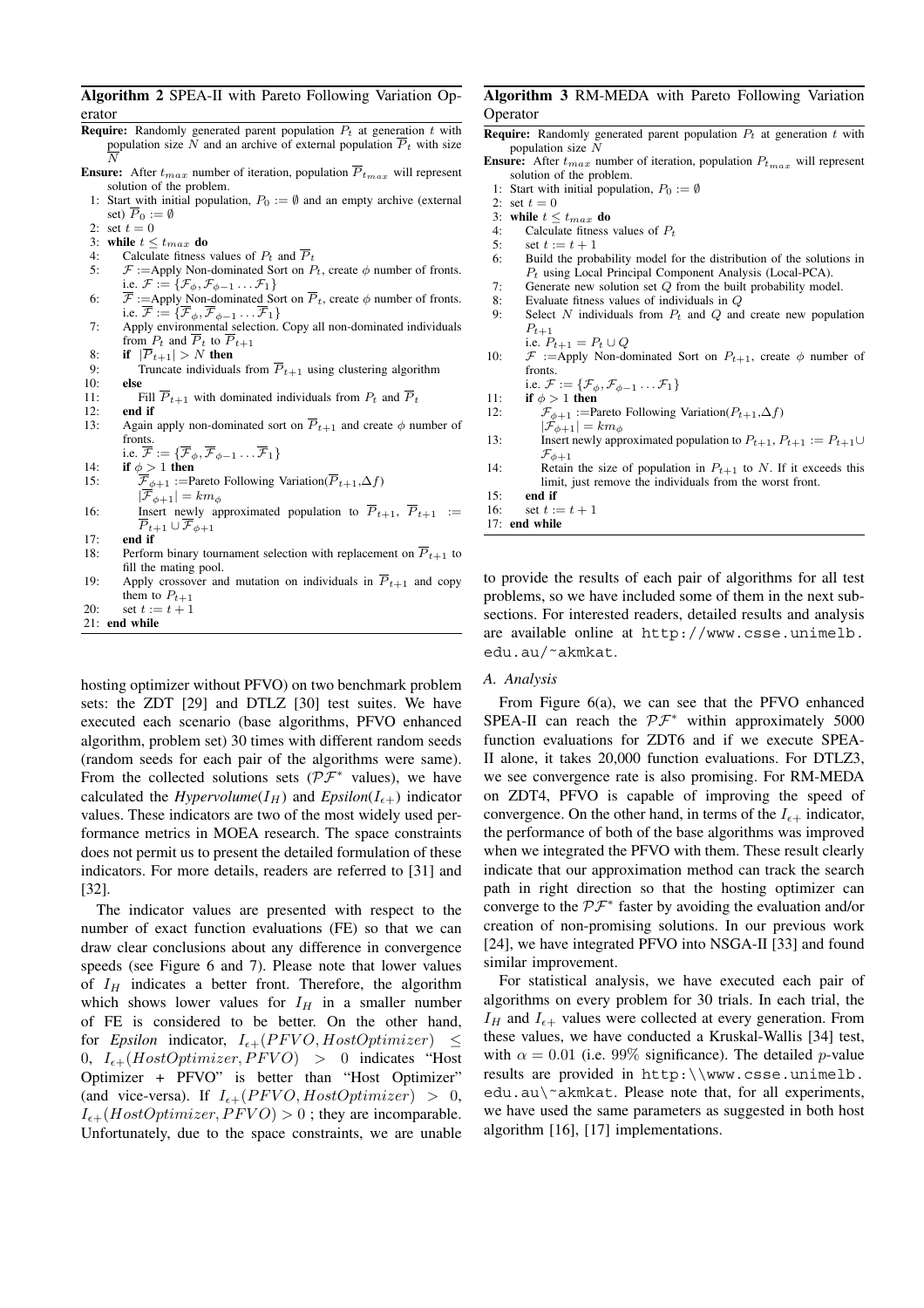

(b)  $I_H(SPEA-II)$  and  $I_H(SPEA-II + PFVO)$  on DTLZ3

Number of Exact Function Evaluation

|<br>PEA-II+PFVO) (SSSES



(c)  $I_H$ (RM-MEDA) and  $I_H$ (RM-MEDA + PFVO) on ZDT4



(d)  $I_H(RM-MEDA)$  and  $I_H(RM-MEDA + PFVO)$  on DTLZ6

Fig. 6. Boxplots of  $I_H$  vs. Exact Number of Function Evaluations (FE)





(d)  $I_{\epsilon+}$ (RM-MEDA) and  $I_{\epsilon+}$ (RM-MEDA + PFVO) on DTLZ6

Fig. 7. Boxplots of  $I_{\epsilon+}$  vs. Exact Number of Function Evaluations (FE)